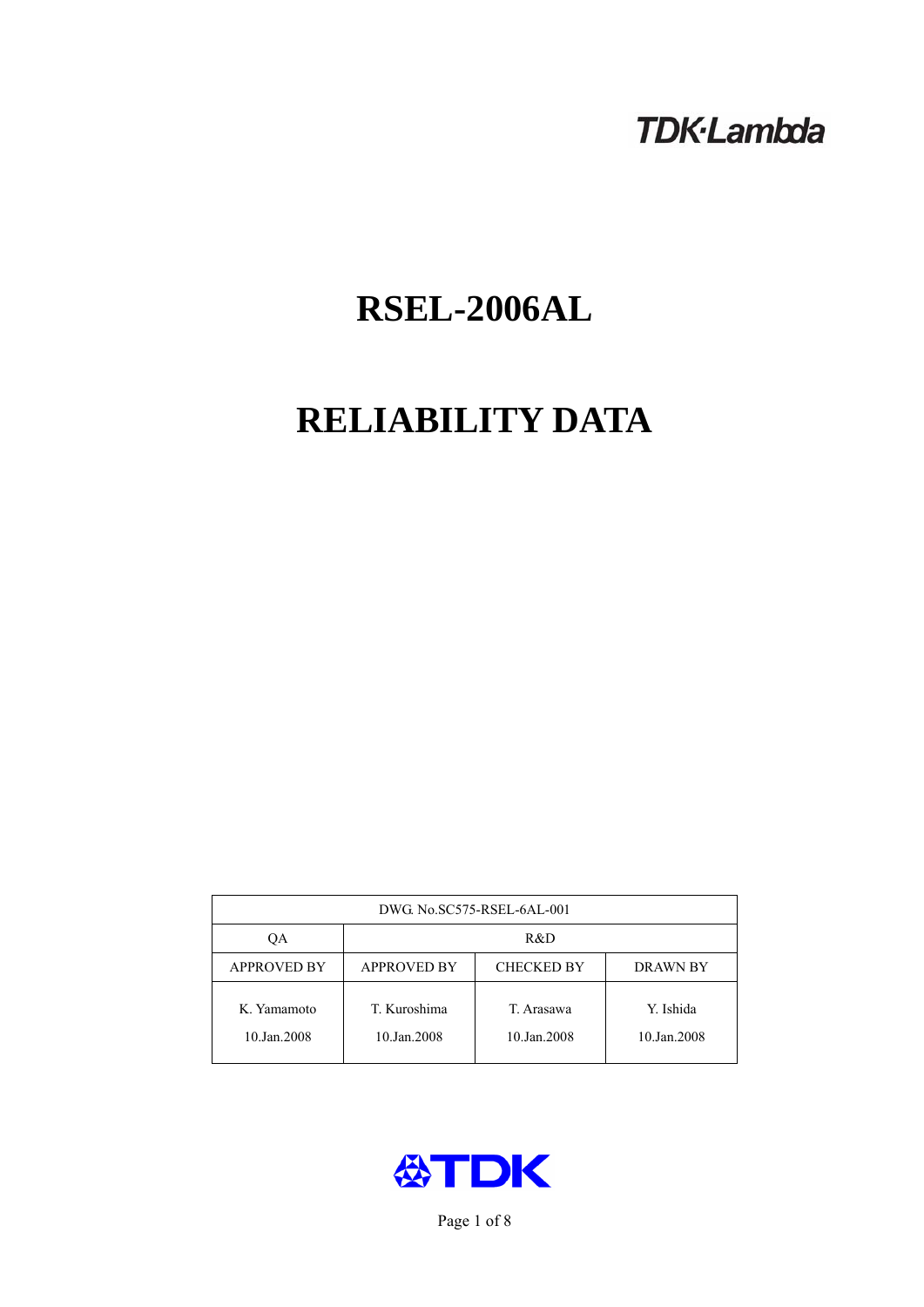# **RSEL-2006AL**

# **I N D E X**

|                                     | Page   |
|-------------------------------------|--------|
| 1. Calculated Values of MTBF        | Page-3 |
| 2. Vibration Test                   | Page-4 |
| 3. Heat Cycle Test                  | Page-5 |
| 4. Humidity Test                    | Page-6 |
| 5. High Temperature Resistance Test | Page-7 |
| 6. Low Temperature Storage Test     | Page-8 |

The following data are typical values. As all units have nearly the same characteristics, the data to be considered as ability values.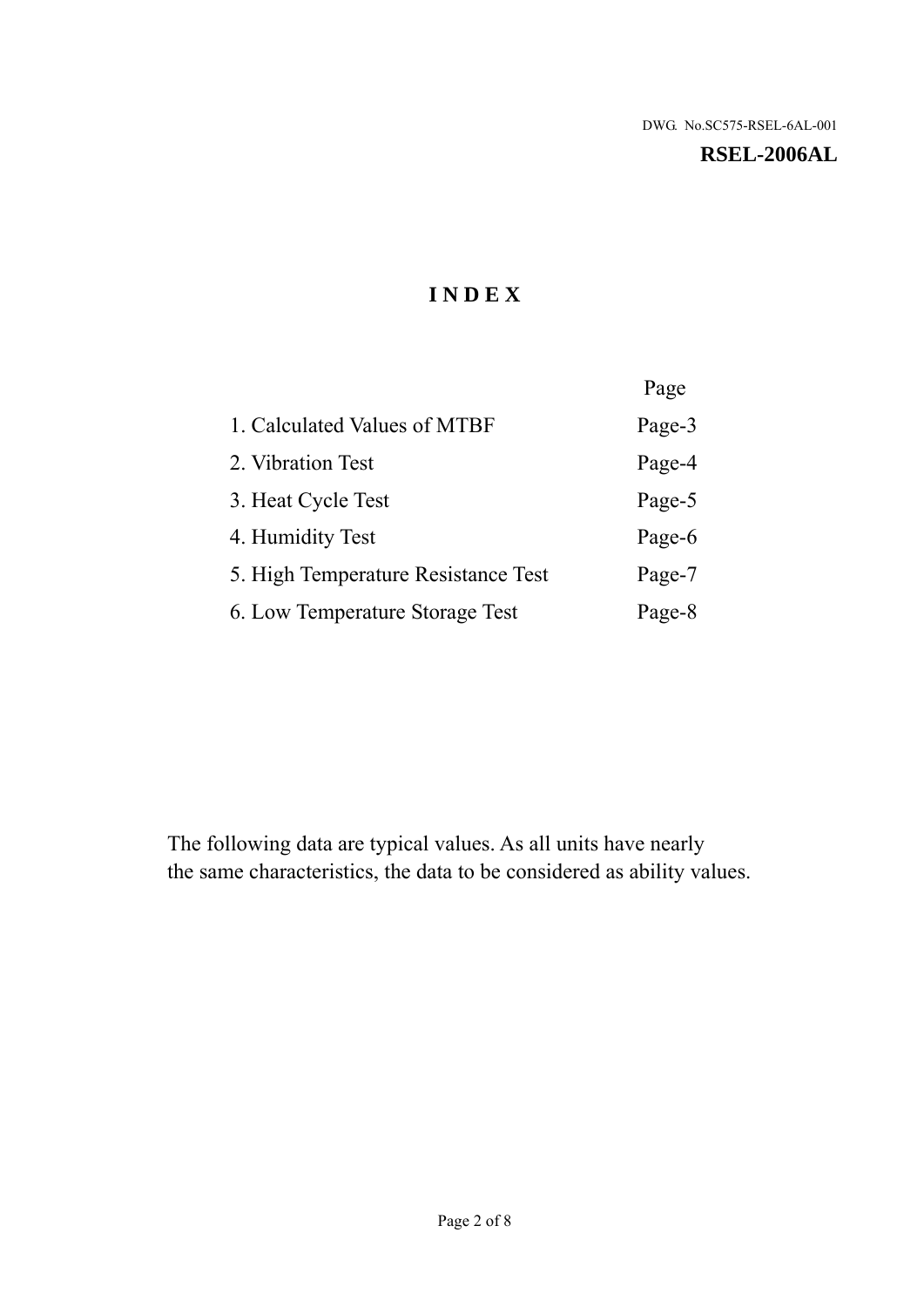#### **RSEL-2006AL**

1. Calculated values of MTBF

MODEL : RSEL-2006AL

(1) Calculating Method

 Calculated based on parts stress reliability projection of MIL-HDBK-217F NOTICE2.

Individual failure rates  $\lambda$  G is given to each part and MTBF is calculated by the count of each part.

$$
MIBF = \frac{1}{\lambda_{\text{equip}}} = \frac{1}{\sum_{i=1}^{n} N_i (\lambda_G \pi_Q)_i} \times 10^6 \text{ (hours)}
$$

| : Total equipment failure rate (Failure / $10^6$ Hours)                   |
|---------------------------------------------------------------------------|
| : Generic failure rate for the $\hbar$ generic part                       |
| (Failure/ $10^6$ Hours)                                                   |
| : Quantity of <i>i</i> th generic part                                    |
| : Number of different generic part categories                             |
| : Generic quality factor for the <i>i</i> th generic part ( $\pi Q = 1$ ) |
|                                                                           |

- (2) MTBF Values
	- GF : Ground, Fixed

 $MTBF = 26,441,036$  (Hours)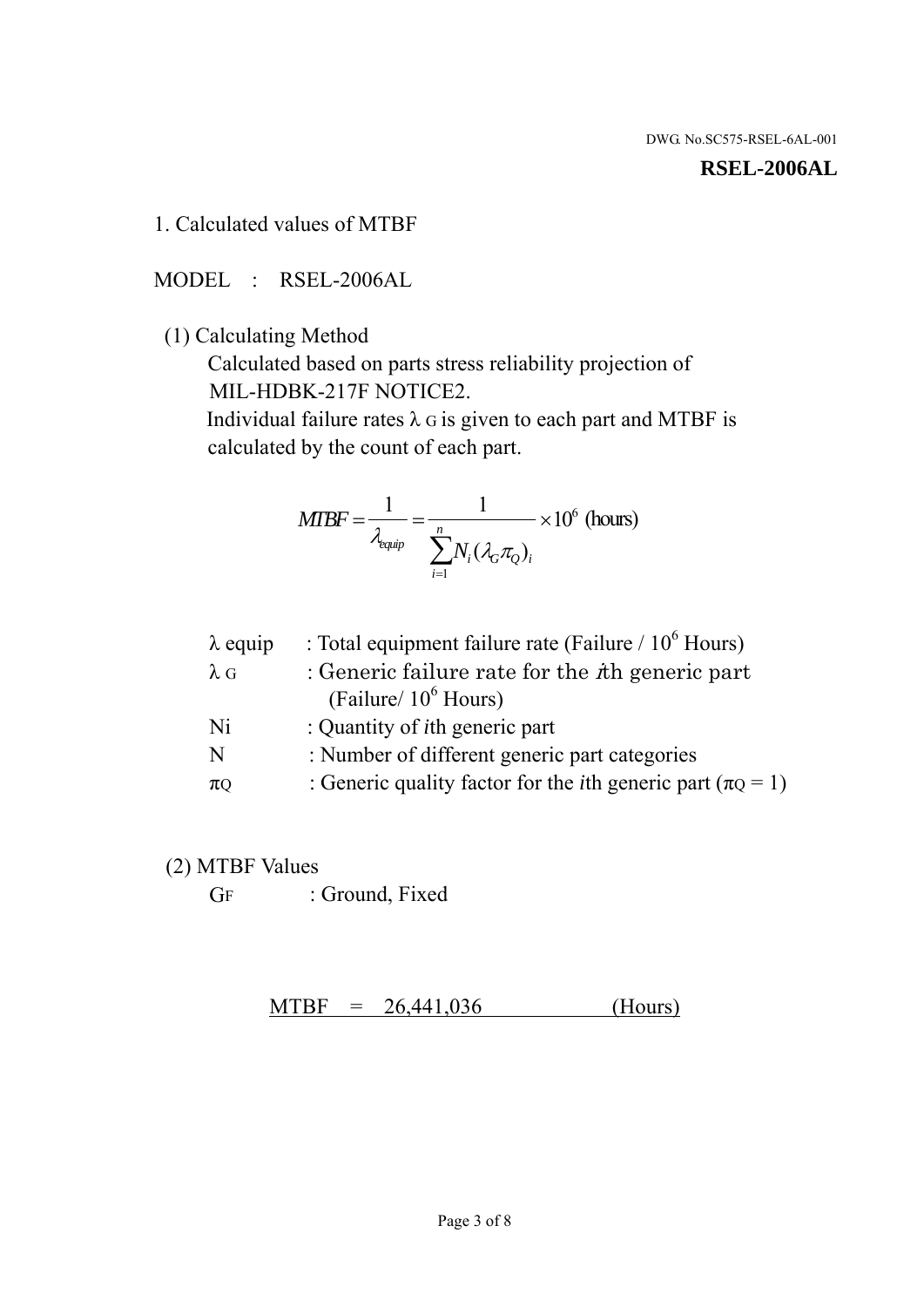#### **RSEL-2006AL**

2. Vibration Test

# MODEL : RSEL-2006AL (Representation Product : RSEL-2006W)

- (1) Vibration Test Class Frequency Variable Endurance Test
- (2) Equipment Used Controller VS-1000-6, Vibrator 905-FN ( IMV CORP.)
- (3) The Number of D.U.T. (Device Under Test) 5 units
- (4) Test Condition
	- · Frequency : 10~55Hz
	- · Amplitude : 1.5mm, Sweep for 1 min.
	- · Dimension and times : X, Y and Z directions for 2 hours each.

# (5) Test Method

Fix the D.U.T. on the fitting-stage

# (6) Test Results

PASS

#### Typical Sample Data

| . .                                |                                 |                   |                     |                     |
|------------------------------------|---------------------------------|-------------------|---------------------|---------------------|
| Check item                         | Spec.                           |                   | <b>Before Test</b>  | After Test          |
| Attenuation (dB)                   | Differential Mode: 25dBmin.     | 1 MHz             | 47.70               | 47.24               |
|                                    |                                 | 30 MHz            | 60.94               | 59.16               |
|                                    | Common Mode: 25dBmin.           | 1 MHz             | 37.62               | 37.84               |
|                                    |                                 | $10 \text{ MHz}$  | 55.26               | 55.38               |
| Leakage Current (mA)               | $1mA$ max. $(250V, 60Hz)$       | Line1             | 0.30                | 0.29                |
|                                    |                                 | Line <sub>2</sub> | 0.30                | 0.29                |
| DC Resistance $(m\Omega)$          | $80m \Omega$ max.               |                   | 24.96               | 25.50               |
| <b>Test Voltage</b>                | $L-L: 1768Vdc$ 60s.             |                   | OK                  | OK.                 |
|                                    | $L-E$ : 2500Vac 60s.            |                   |                     |                     |
| Isolation Resistance ( $M\Omega$ ) | $100M \Omega$ min. (500Vdc 60s) |                   | $3.9 \times 10^{6}$ | $4.5 \times 10^{6}$ |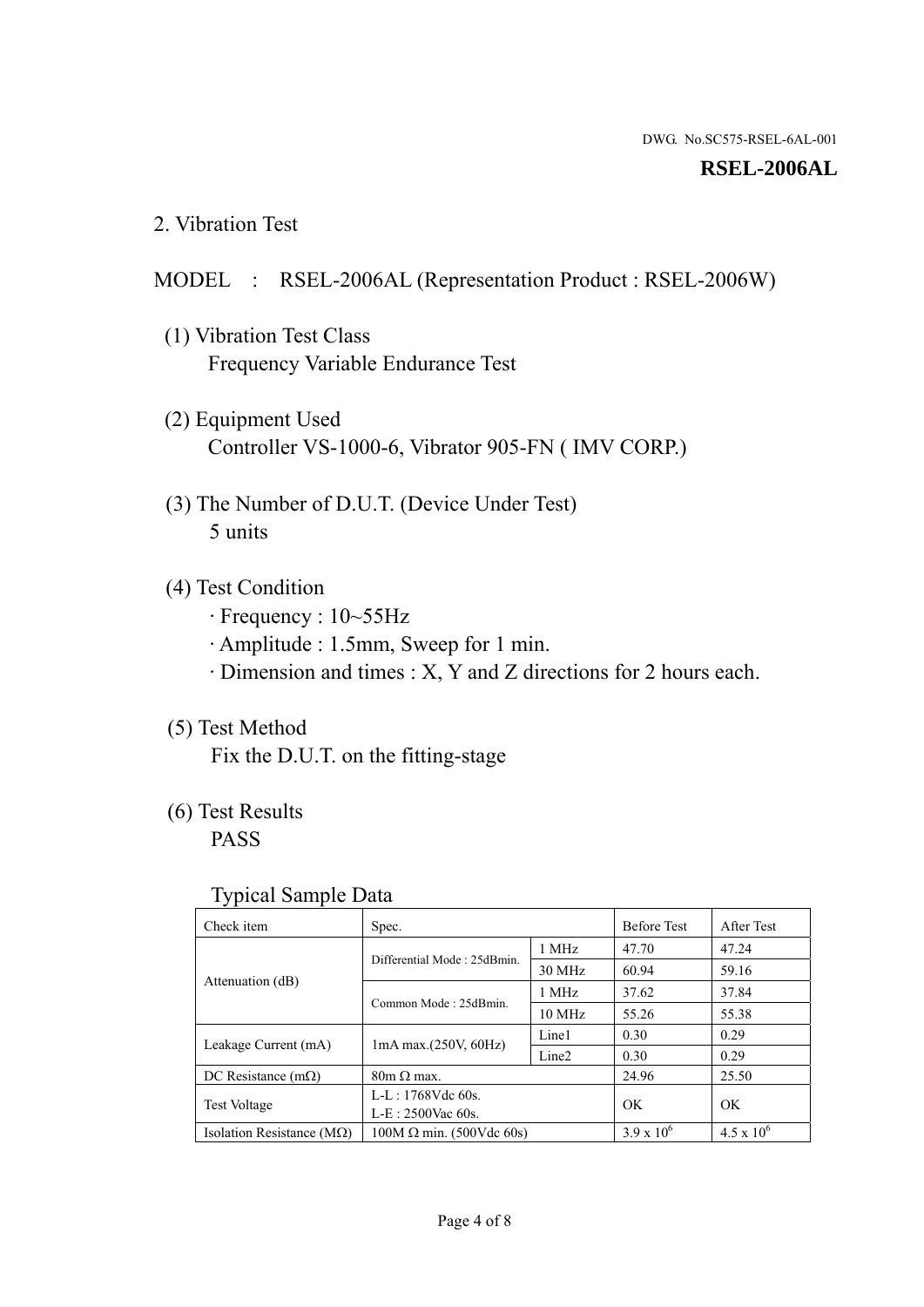1 cycle

30min.

3min.

30min.

3. Heat Cycle Test

# MODEL : RSEL-2006AL (Representation Product : RSEL-2006W)

- (1) Equipment Used TEMPERATURE CHAMBER TSA-71H-W (ESPEC CORP.)
- (2) The Number of D.U.T. (Device Under Test) 5 units
- (3) Test Conditions
	- · Ambient Temperature : -25~+85°C · Test Cycles : 100cycles
- (4) Test Method

 Before the test check if there is no abnormal characteristics and put the D.U.T. in the testing chamber. Then test it in the above cycles, After the test is completed leave it for 1 hour at room temperature and check it if there is no abnormal each characteristics.

 $+85$ °C

 $-25$ °C

(5) Test Results

PASS

| <b>Typical Sample Data</b> |  |  |
|----------------------------|--|--|
|----------------------------|--|--|

| Check item                         | Spec.                           |                   | <b>Before Test</b>  | After Test        |
|------------------------------------|---------------------------------|-------------------|---------------------|-------------------|
|                                    | Differential Mode: 25dBmin.     | 1 MHz             | 47.64               | 47.86             |
|                                    |                                 | 30 MHz            | 58.32               | 59.54             |
| Attenuation (dB)                   | Common Mode: 25dBmin.           | 1 MHz             | 37.94               | 39.00             |
|                                    |                                 | $10 \text{ MHz}$  | 54.52               | 56.02             |
| Leakage Current (mA)               | $1mA$ max. $(250V, 60Hz)$       | Line1             | 0.30                | 0.33              |
|                                    |                                 | Line <sub>2</sub> | 0.29                | 0.34              |
| DC Resistance $(m\Omega)$          | $80m \Omega$ max.               |                   | 25.54               | 25.18             |
| Test Voltage                       | $L-L: 1768Vdc$ 60s.             |                   | OK                  | OK                |
|                                    | $L-E: 2500$ Vac 60s.            |                   |                     |                   |
| Isolation Resistance ( $M\Omega$ ) | $100M \Omega$ min. (500Vdc 60s) |                   | $4.9 \times 10^{6}$ | $4.2 \times 10^6$ |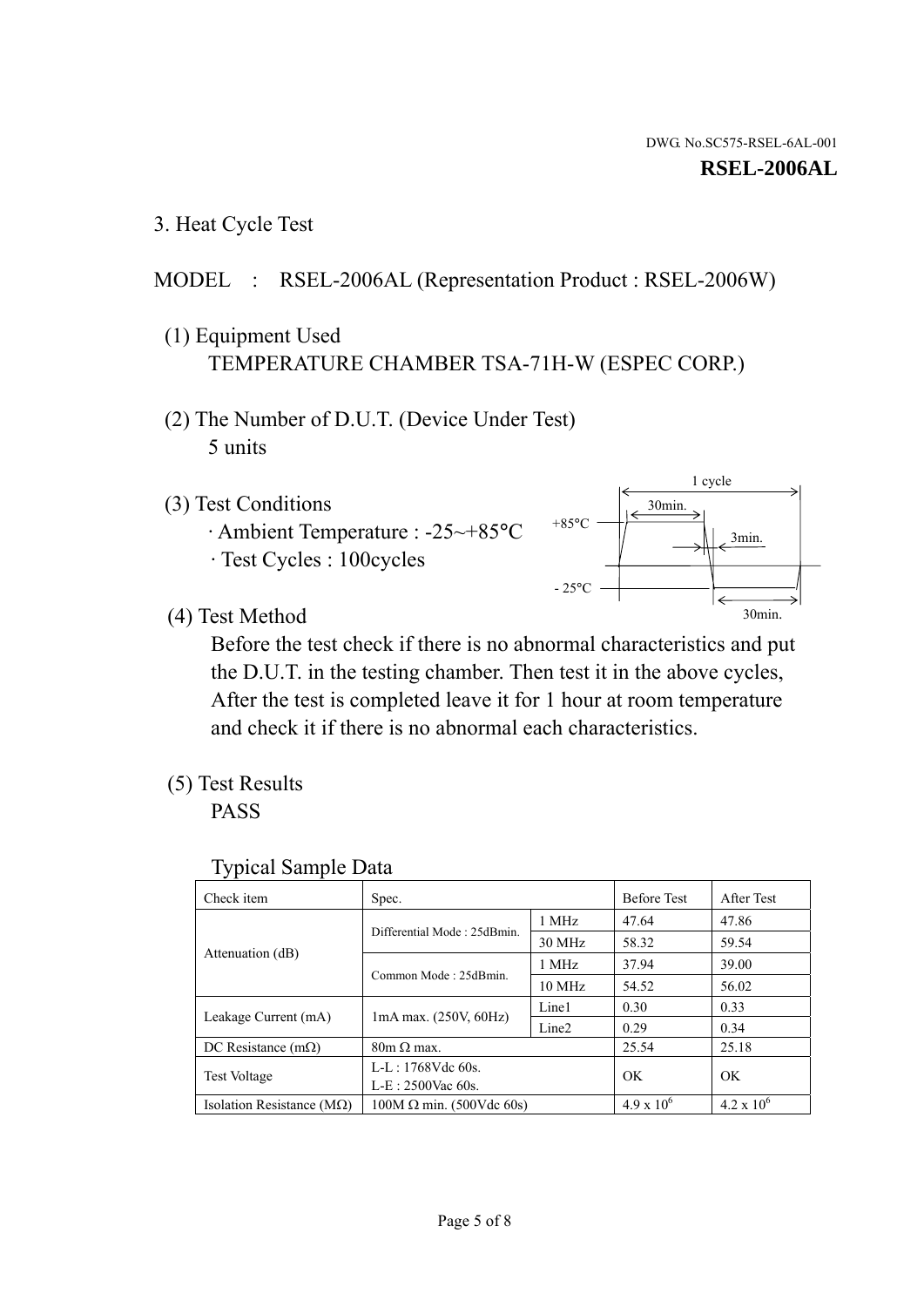4. Humidity Test

# MODEL : RSEL-2006AL (Representation Product : RSEL-2006W)

- (1) Equipment Used TEMP. & HUMID. CHAMBER PR-4KT (ESPEC CORP.)
- (2) The Number of D.U.T. (Device Under Test) 5 units

# (3) Test Conditions

- · Ambient Temperature : +40°C
- · Test Time : 500 hours
- · Ambient Humidity : 90~95% RH No Dewdrop

### (4) Test Method

 Before the test check if there is no abnormal characteristics and put the D.U.T. in the testing chamber. Then test it in the above conditions. After the test is completed leave it for 1 hour at room temperature and check it if there is no abnormal each characteristics.

# (5) Test Results

PASS

| ╯┸                                 |                                 |                   |                     |                     |
|------------------------------------|---------------------------------|-------------------|---------------------|---------------------|
| Check item                         | Spec.                           |                   | <b>Before Test</b>  | After Test          |
| Attenuation (dB)                   | Differential Mode: 25dBmin.     | 1 MHz             | 47.84               | 45.98               |
|                                    |                                 | 30 MHz            | 55.40               | 55.92               |
|                                    | Common Mode: 25dBmin.           | 1 MHz             | 37.24               | 37.92               |
|                                    |                                 | 10 MHz            | 53.44               | 54.30               |
| Leakage Current (mA)               | $1mA$ max. $(250V, 60Hz)$       | Line1             | 0.29                | 0.29                |
|                                    |                                 | Line <sub>2</sub> | 0.30                | 0.28                |
| DC Resistance $(m\Omega)$          | $80m \Omega$ max.               |                   | 25.32               | 25.60               |
| <b>Test Voltage</b>                | $L-L: 1768Vdc$ 60s.             |                   | OK                  | OK                  |
|                                    | $L-E: 2500$ Vac 60s.            |                   |                     |                     |
| Isolation Resistance ( $M\Omega$ ) | $100M \Omega$ min. (500Vdc 60s) |                   | $4.3 \times 10^{6}$ | $4.9 \times 10^{6}$ |

#### Typical Sample Data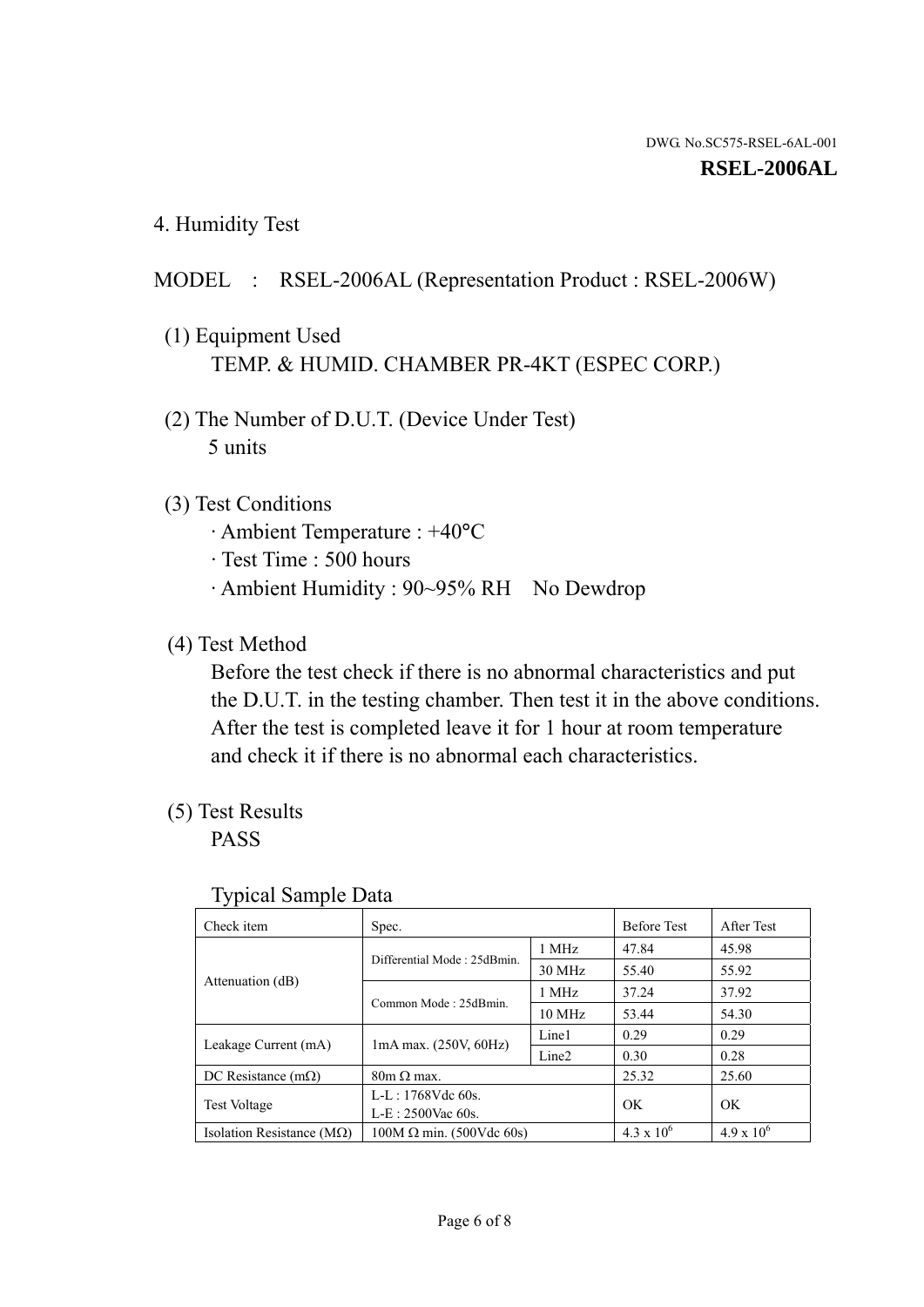5. High Temperature Resistance Test

# MODEL : RSEL-2006AL (Representation Product : RSEL-2006W)

- (1) Equipment Used TEMPERATURE CHAMBER PHH-300 ( ESPEC CORP.)
- (2) The Number of D.U.T. (Device Under Test) 5 units
- (3) Test Conditions
	- · Ambient Temperature : +55°C
	- · Test Time : 500 hours
	- · Operating : DC 6A
- (4) Test Method

 Before the test check if there is no abnormal characteristics and put the D.U.T. in the testing chamber. Then test it in the above conditions. After the test is completed leave it for 1 hour at room temperature and check it if there is no abnormal each characteristics.

(5) Test Results

PASS

| J 1                                |                                 |                   |                     |              |
|------------------------------------|---------------------------------|-------------------|---------------------|--------------|
| Check item                         | Spec.                           |                   | <b>Before Test</b>  | After Test   |
|                                    | Differential Mode: 25dBmin.     | 1 MHz             | 47.32               | 47.38        |
|                                    |                                 | 30 MHz            | 55.64               | 57.74        |
| Attenuation (dB)                   | Common Mode: 25dBmin.           | 1 MHz             | 37.52               | 38.78        |
|                                    |                                 | $10 \text{ MHz}$  | 54.78               | 56.06        |
| Leakage Current (mA)               | $1mA$ max. $(250V, 60Hz)$       | Line1             | 0.30                | 0.30         |
|                                    |                                 | Line <sub>2</sub> | 0.31                | 0.31         |
| DC Resistance $(m\Omega)$          | $80m \Omega$ max.               |                   | 25.10               | 25.44        |
| <b>Test Voltage</b>                | $L-L: 1768Vdc$ 60s.             |                   | OK                  | OK           |
|                                    | $L-E: 2500$ Vac 60s.            |                   |                     |              |
| Isolation Resistance ( $M\Omega$ ) | $100M \Omega$ min. (500Vdc 60s) |                   | $4.4 \times 10^{6}$ | 5.1 x $10^6$ |

#### Typical Sample Data